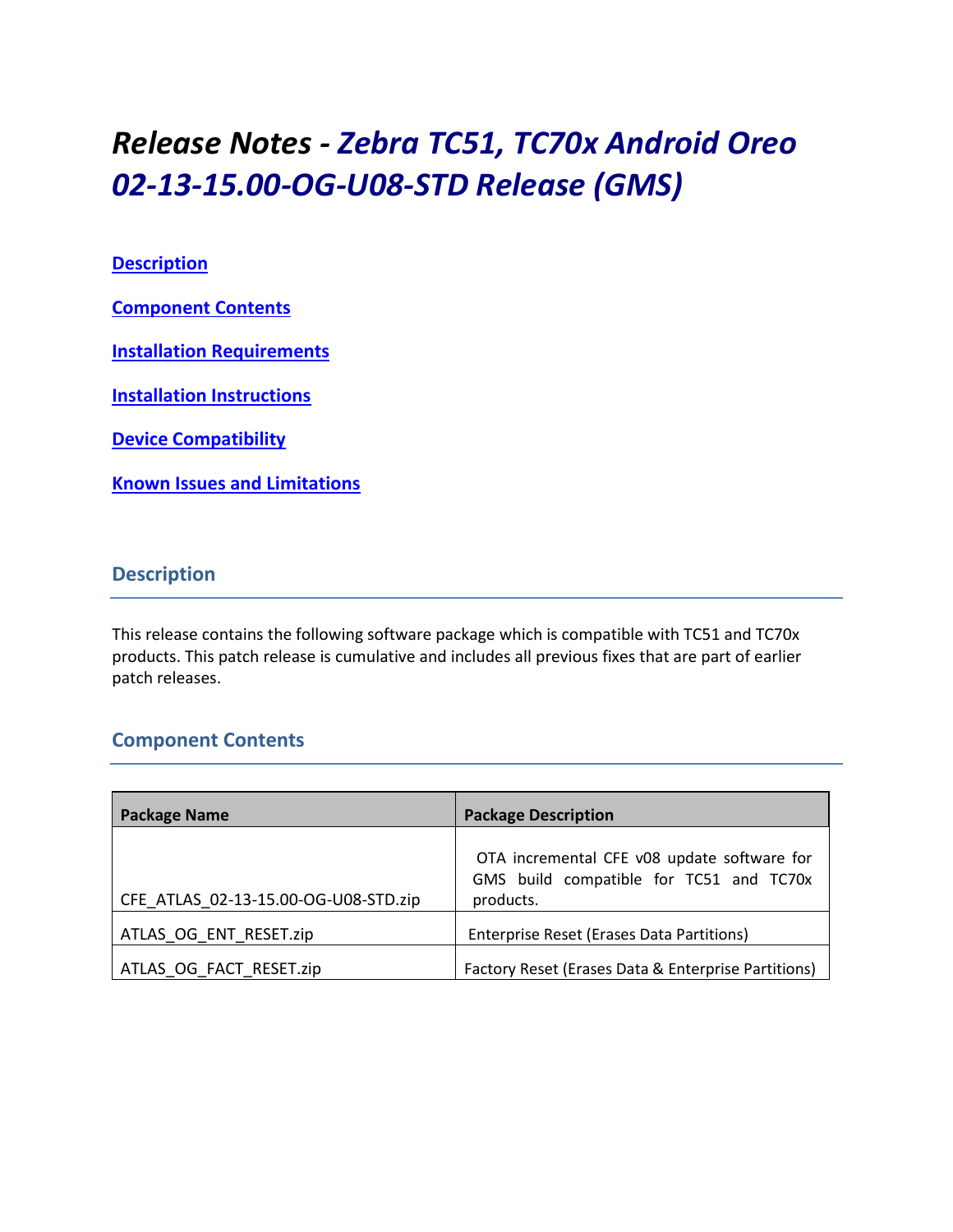# **Component Version Info**

| <b>Component / Description</b>   | <b>Version</b>                                            |  |
|----------------------------------|-----------------------------------------------------------|--|
| <b>Product Build Number</b>      | 02-13-15.00-OG-U08-STD                                    |  |
| <b>Android Version</b>           | 8.1.0                                                     |  |
| Linux Kernel                     | 3.10.84                                                   |  |
| Android SDK Level                | 27                                                        |  |
| Platform                         | QC8956                                                    |  |
| <b>Bluetooth Stack</b>           | 4.1                                                       |  |
| <b>Flash Size</b>                | 16/32GB                                                   |  |
| <b>RAM Size</b>                  | 2/4GB                                                     |  |
| Scanning                         | 20.0.38.0                                                 |  |
| DataWedge                        | 7.0.4                                                     |  |
| <b>EMDK</b>                      | 7.0.0.2000                                                |  |
| MXMF / OSX                       | MXMF: 8.2.1.0 / OSX: QCT.81.8.6_3                         |  |
| <b>WiFi</b>                      | FUSION BA 2 11.0.0.024 O                                  |  |
|                                  | Radio: BA_2_11.0.0.017_O                                  |  |
|                                  | Application: BA_2_11.0.0.012_O                            |  |
|                                  | Middleware: BA_2_11.0.0.015_O                             |  |
|                                  | Firmware: 7.35.205.8 20181002                             |  |
| <b>NFC</b>                       | NFC_NCIHALx_AR003C.8.3.0_O_OpnSrc                         |  |
| PTT                              | 3.1.39                                                    |  |
| Touch FW                         | TC70x/TC75x = 1.9-Stylus-1-0 & TC51/TC56 = 1.8-Stylus-2.0 |  |
| RxLogger                         | 5.4.12.0                                                  |  |
| <b>Bluetooth Pairing Utility</b> | 3.14                                                      |  |
| Zebra Data Service               | 3.4.0.1180                                                |  |
| <b>Files</b>                     | 8.1.0                                                     |  |
| <b>Stage Now</b>                 | 3.1.1.1019                                                |  |
| <b>Battery Swap</b>              | 1.0                                                       |  |
| <b>User Guide</b>                | 1.0                                                       |  |
| ZVC                              | 2.1.0.12                                                  |  |
| <b>Battery Manger</b>            | 1.4.2                                                     |  |
| ActiveEdge                       | 2.5.16                                                    |  |
| WorryFree WiFi Analyzer          | 3.2.18                                                    |  |
| <b>Device Central</b>            | 1.0.6.0                                                   |  |
| Zebra Software License           | 3.1.1                                                     |  |
| Manager                          |                                                           |  |
| Audio                            | 0.8.0.0                                                   |  |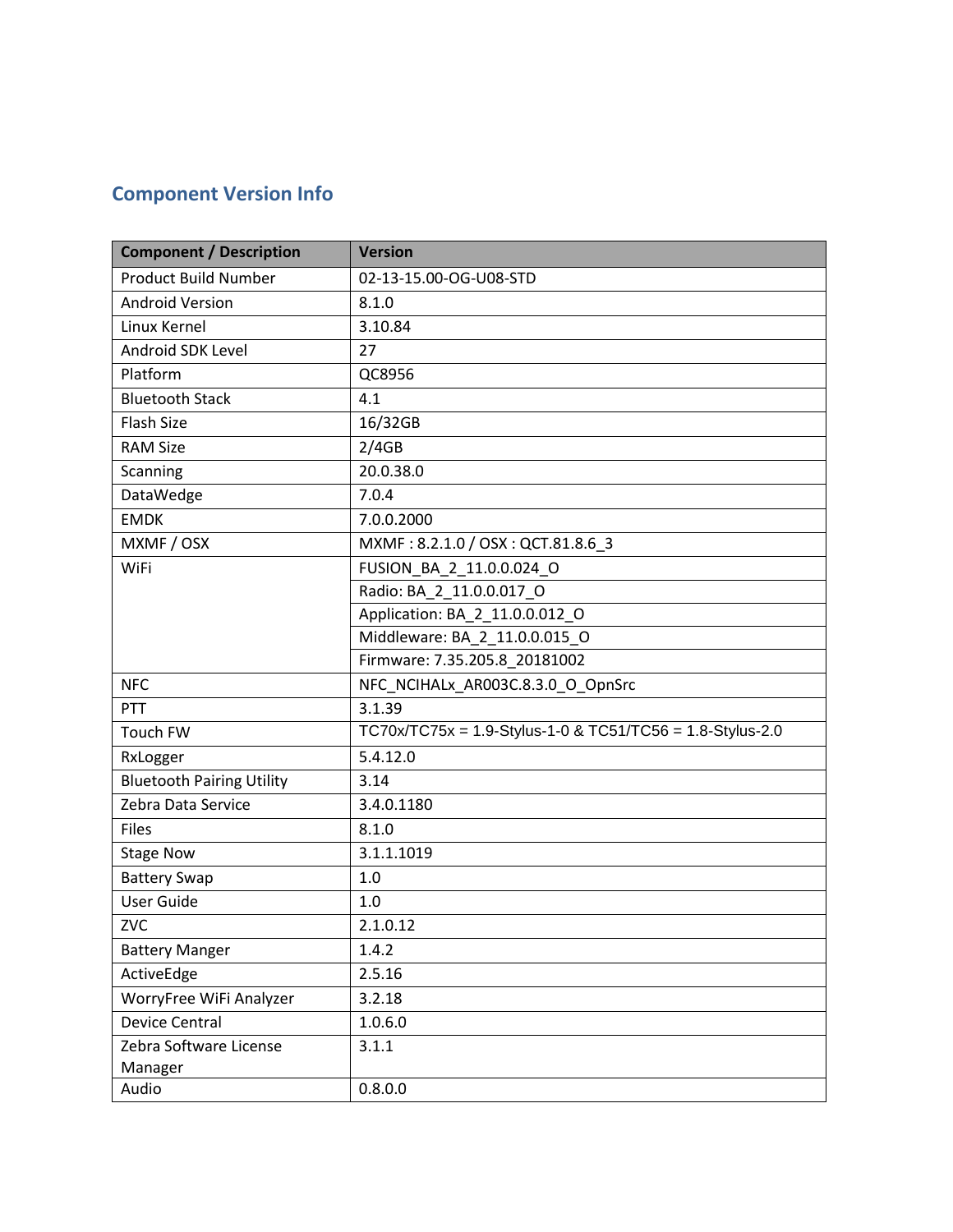| Diagnostic Tool      | 1.16.0.1                                    |
|----------------------|---------------------------------------------|
| <b>Finger Print</b>  | Zebra/TC70x/TC70x:8.1.0/02-13-15.00-OG-U08- |
|                      | STD/309:user/release-keys                   |
|                      | Zebra/TC51/TC51:8.1.0/02-13-15.00-OG-U08-   |
|                      | STD/309:user/release-keys                   |
|                      | Zebra/TC51/TC51HC:8.1.0/02-13-15.00-OG-U08- |
|                      | STD/309:user/release-keys                   |
| Security Patch Level | Feb 01 2019                                 |
| <b>GMS Version</b>   | 8.1 201809                                  |

#### **1. CFE v08 Updates:**

- ❖ CFE\_ATLAS\_02-13-15.00-OG-U08-STD.zip (GMS)
- 1. **Android Security Patch Level: February 1, 2019**. Use the link below to see the Android Security bulletin for more information: <https://source.android.com/security/bulletin/>

#### 2. Updated below mentioned components: For more detail please refer [http://techdocs.zebra.com](http://techdocs.zebra.com/)

- o OSX QCT.81.8.6\_3
- o WLAN
	- o FUSION\_BA\_2\_11.0.0.024\_O
	- o Radio: BA\_2\_11.0.0.017\_O
	- o Firmware: 7.35.205.8\_20181002
- o PTT 3.1.39
- $O$  ZVC 2.1.0.12
- o WorryFree WiFi Analyzer 3.2.18

#### <span id="page-2-0"></span>**Installation Requirements**

- ADB installed on the PC (including adb drivers)
- USB debugging turned ON (from Developer options)
- TC51/TC70x/VC 80x/MC33 has:
	- o Version 02-13-15.00-OG-U01-STD.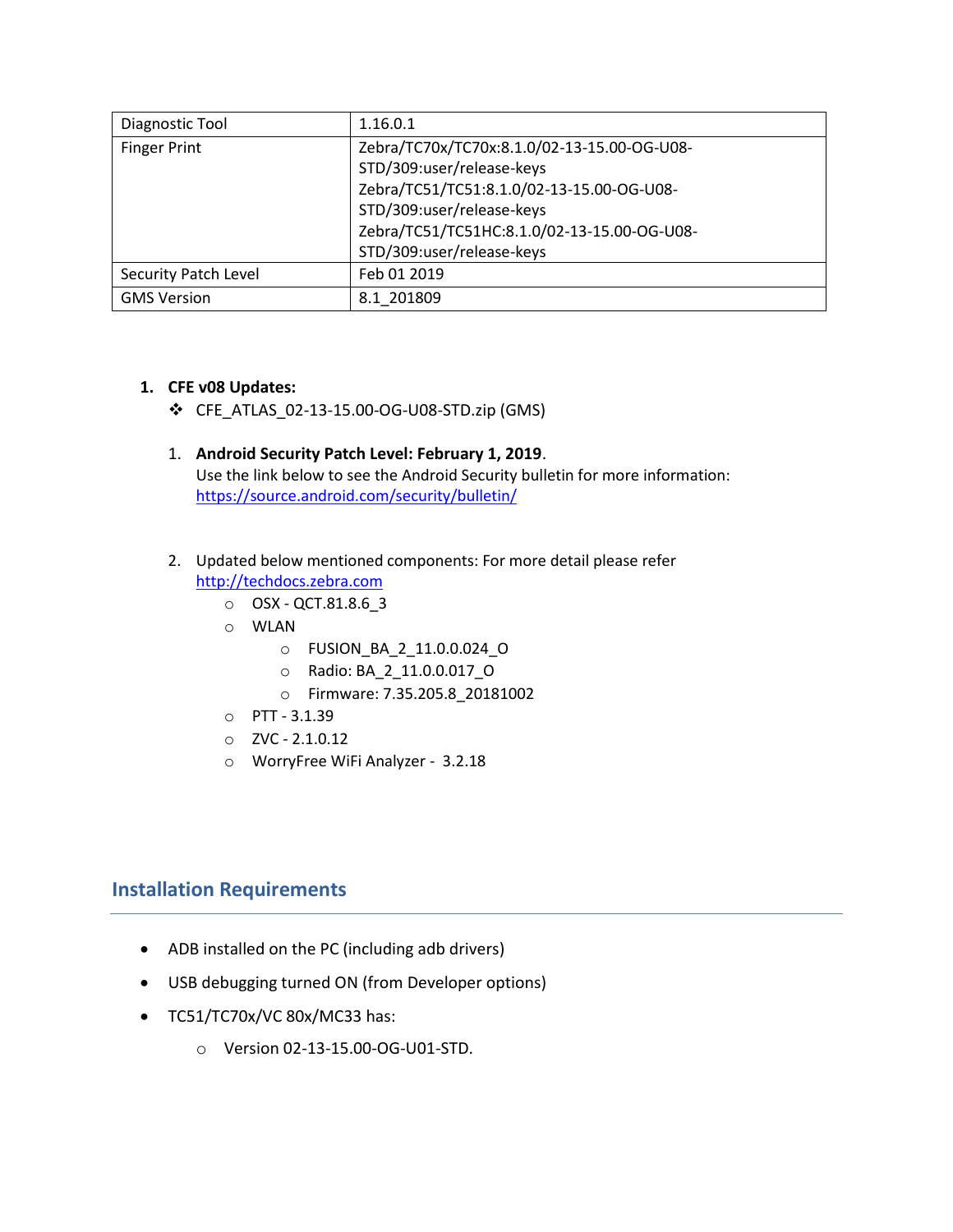#### **NOTE:**

- 1. CFE\_ATLAS\_02-13-15.00-OG-U08-STD should be applied only on top Full image (FPU\_ATLAS\_02- 13-15.00-OG-U01-STD).
- 2. If the current software version is CFE\_ATLAS\_02-13-15.00-OG-U08-STD then, upgrade should be performed to versions CFE\_ATLAS\_02-13-15.00-OG-U13-STD and above.

#### <span id="page-3-0"></span>**Installation Instructions**

#### CFE software update procedure for TC51, TC70x:

The installation instructions assume you have ADB installed on your PC (the adb drivers etc..) and your TC51/TC70x has developer options enabled and USB debugging ON. Instructions on HOW TO enable ADB is also captured in the user guide.

1. Connect the TC51/TC70x to the PC using the USB data cable or through the cradle.

2. You may need to pull down the top menu and if you see "USB for charging", touch it and then change it to "File transfers".

3. Open Command Prompt, run *"adb devices"* and check if you can see the device's serial number… If yes, proceed… if not, you will need to get the PC set up with the proper drivers or install an External SD Card.

4. You may also get a pop up on your PC (Win 7) that you will be connected as a Portable Media Player… this can be ignored.

#### ❖ Download Image

a) CFE\_ATLAS\_02-13-15.00-OG-U08-STD.zip listed above in content section

5. Entering Recovery Mode

- a. Choice 1: In Command Prompt, type *"adb reboot recovery"* and click enter.
- b. Choice 2:
	- Reset and hold PTT key
	- When Zebra Technologies logo appears on the screen release the PTT Key

6. Your TC51/TC70x will reboot and put you on the Android Recovery screen.

7. If applying update via sideload Method

a. Use the Volume + and – to highlight, "Apply update from ADB" and press the Power key to select it for applying OS upgrade package

8. If applying update via External SD card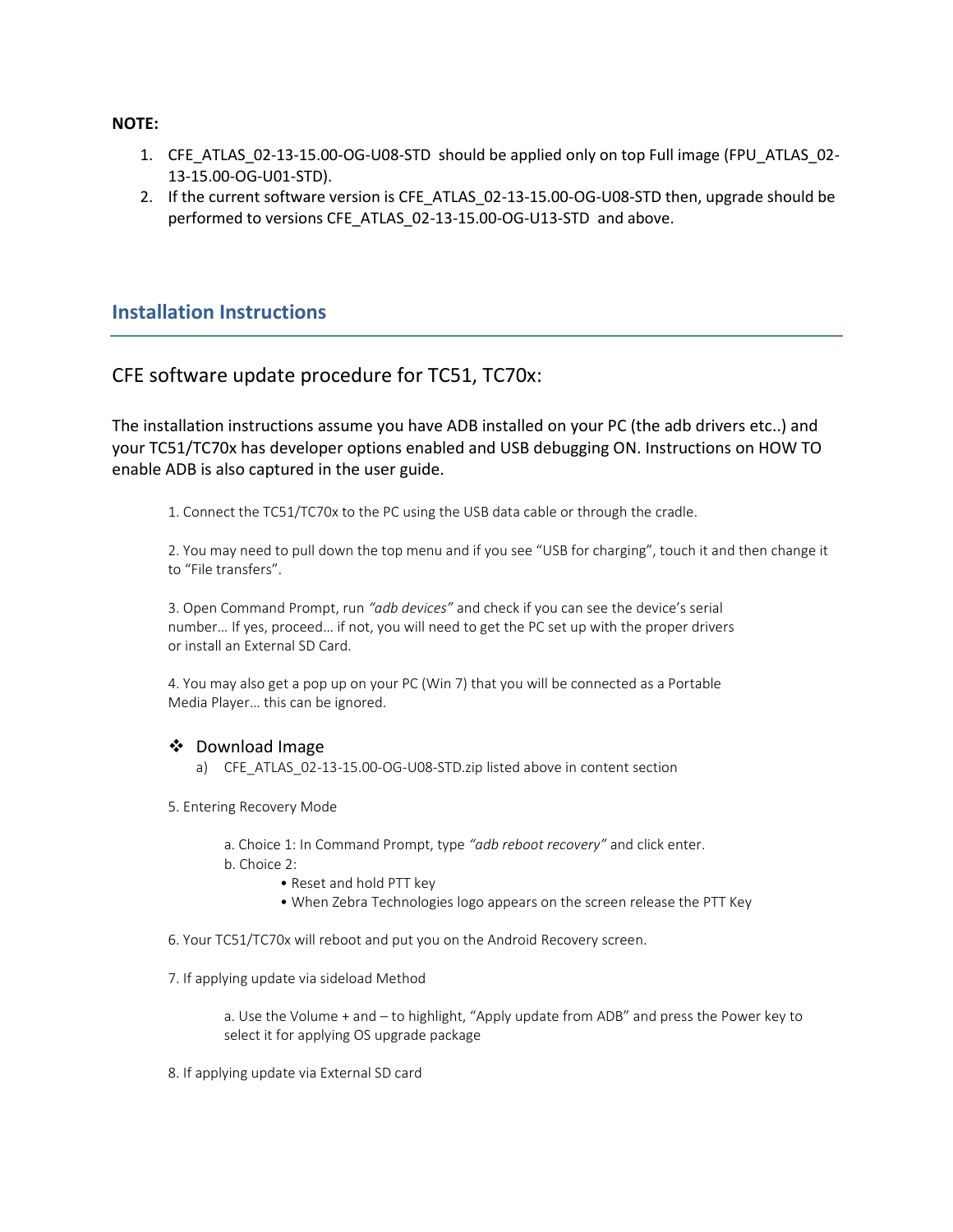a. Use the Volume + and – to highlight "Apply update from SD card" and press the Power Key to select it

b. Use the Volume + and – to highlight package CFE\_ATLAS\_02-13-15.00-OG-U08-STD.zip and press the Power Key to select it.

c. Go to Step 10 once above steps are completed

9. With your Command Prompt open in the Host machine, type *"adb sideload"* command and add a space and then drag and drop the CFE\_ATLAS\_02-13-15.00-OG-U08-STD.zip file on to it and click enter.

a. Your PC screen will show files being installed and a little blue horizontal progress bar on your device will show status... and after about  $6<sup>\sim</sup>$  minutes (could be 10+ minutes if installing GMS) it should be done and you should be back at the Android Recovery screen.

- 10. *"Reboot system now"* is highlighted. Press the Power Key to Reboot.
- 11. At the Home Screen, we need to verify that the BSP upgrade took place and set the Date & Time. a. Go to "Settings" and scroll down to "About phone" and look at the "Build number". It should start with "02-13-15.00-OG-U08-STD release keys". Now you are on the correct BSP.
- 12. Now you are all set to use your TC51/TC70x.

#### <span id="page-4-0"></span>**Device Compatibility**

This software release has been approved for use on the following devices.

| <b>TC51</b>               |                         |  |
|---------------------------|-------------------------|--|
| <b>Device Part Number</b> | <b>Operating System</b> |  |
| TC510K-1PAZU2P-US         | Android M, N, O         |  |
| TC510K-1PAZU2P-A6         | Android M, N, O         |  |
| TC510K-1PAZU4P-US         | Android M, N, O         |  |
| TC510K-1PAZU4P-A6         | Android M, N, O         |  |
| TC510K-1HDZU2P-US         | Android M, N, O         |  |
| TC510K-1HDZU4P-US         | Android M, N, O         |  |
| TC510K-1HDZU2P-A6         | Android M, N, O         |  |
| TC510K-1HDZU4P-A6         | Android M, N, O         |  |
| TC510K-1PAZU2P-IA         | Android M, N, O         |  |
| TC510K-1PAZU4P-IA         | Android M, N, O         |  |

| TC70x                     |                         |  |
|---------------------------|-------------------------|--|
| <b>Device Part Number</b> | <b>Operating System</b> |  |
| TC700K-0MB22B0-A6         | Android M, N, O         |  |
| TC700K-0MB24B0-A6         | Android M, N, O         |  |